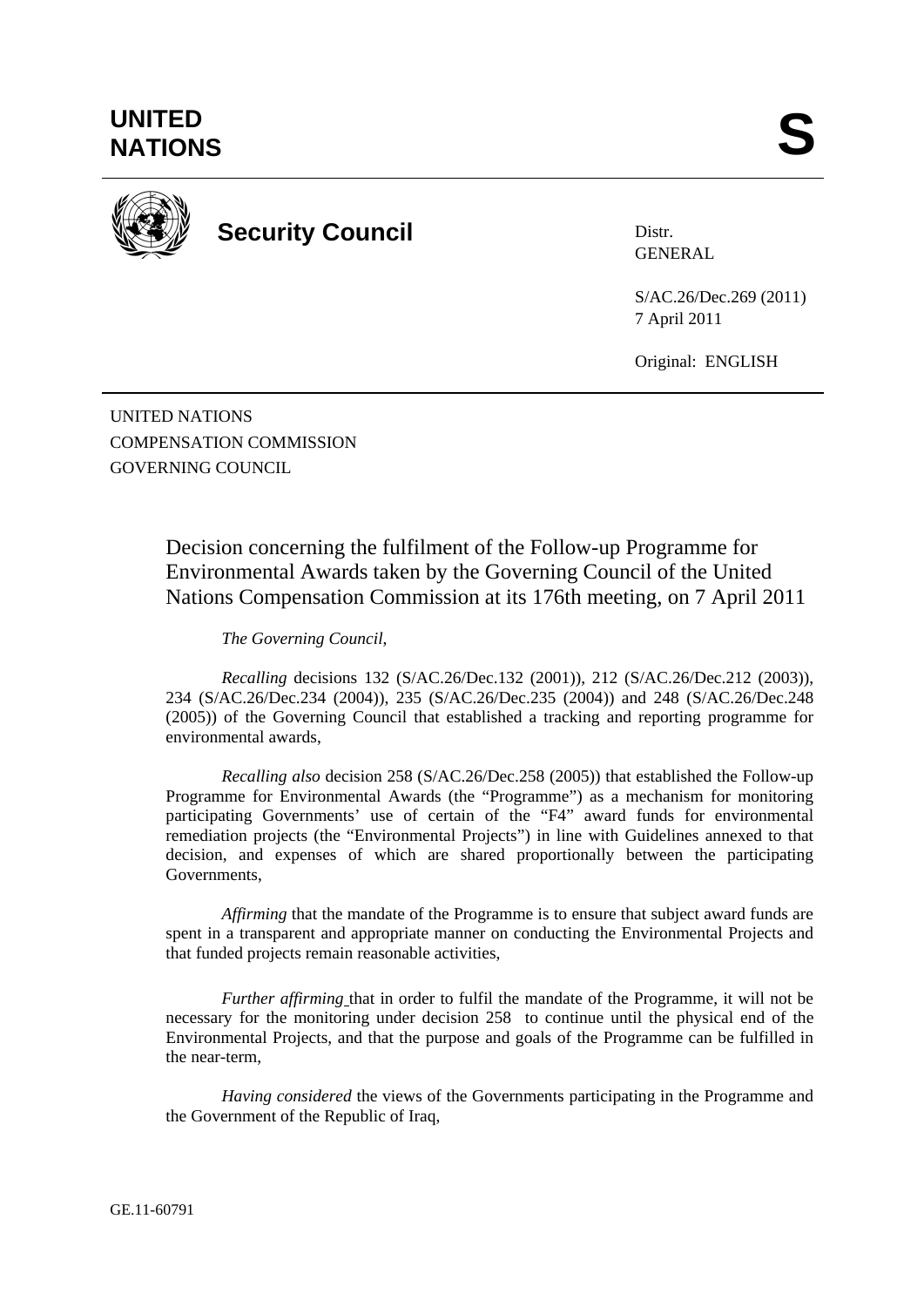1. *Decides* that the mandate of the Programme will be fulfilled upon the participating Governments' establishment of structural systems and controls identified below and the provision of adequate assurances for their maintenance and for the use of the award funds for the successful completion of the projects and a determination to that effect by the Governing Council;

2. *Calls upon* the participating Governments to establish the following systems and controls (the "systems and controls") by the Governing Council's seventy-fourth session or earlier:

- (a) strong management and administration infrastructure;
- (b) reasonable project plans and related budgets;
- (c) accounting and treasury systems and procedures;
- (d) adequate and coherent audit processes to ensure that appropriate financial controls are in place; and
- (e) transparent procurement processes;

3. *Directs* the participating Governments to report to the Governing Council through the Secretariat six weeks in advance of each session of the Governing Council, on progress made toward the establishment of the systems and controls, these reports to include:

- (a) details of participating Governments' action plans and timetables to establish the systems and controls;
- (b) identification of any impediments to and/or specific weaknesses in existing systems affecting the establishment of the requested systems and controls by the seventy-fourth session;
- (c) suggestions as to how the Secretariat and Independent Reviewers can assist the participating Government in addressing these issues;

4. *Directs* that the Secretariat and Independent Reviewers review and evaluate the progress reports of the participating Governments and provide an assessment to the Governing Council in respect of issues affecting each participating Government's establishment of the systems and controls;

5. *Directs* the Secretariat to focus its efforts and those of the Independent Reviewers on capacity-building as necessary within the participating Governments with the aim of establishing the requisite systems and controls;

6. *Directs* the participating Governments to provide to the Governing Council, upon establishment of the systems and controls, assurances for their maintenance and for the use of award funds exclusively for the successful completion of the Environmental Projects; noting that such assurances shall be agreed upon by the Council at its seventy-third session in consultation with the participating Governments; and in this connection directs the Secretariat in consultation with the Governing Council to prepare assurances for each participating Government in respect of the maintenance of the systems and controls and for the use of the award funds exclusively for the completion of the Environmental Projects;